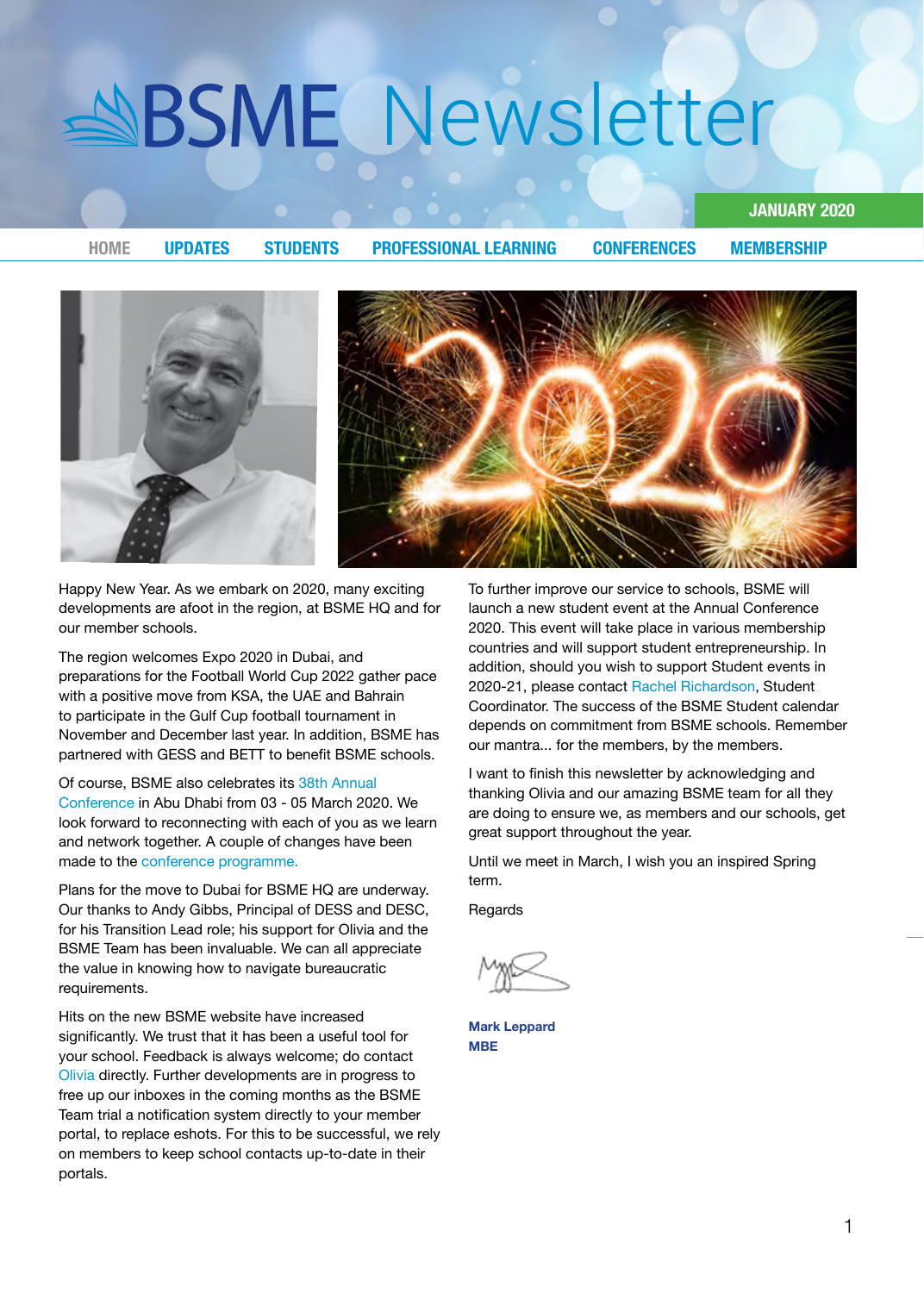**2020 JANUARY**

**[HOME](#page-0-0) UPDATES STUDENTS PROFESSIONAL LEARNING CONFERENCES [MEMBERSHIP](#page-7-0)** 

**Welcome CEO**

This academic year is off to a flying start and our first newsletter for the year is packed with good practice from BSME schools. I know that you will benefit from exploring what works well in other schools, and adapting it to your school's context, if suitable.

The DfE's renewed impetus to promote the BSO Framework has been the highlight of Term 1! This supports BSME's accreditation philosophy and provides schools with substantial benefits. It is also a timely reminder that BSO is the only accreditation for British international schools recognised by the DfE. Please be reminded that BSME schools are required to accredit by June 2021. Please contact me if you have any questions about .accreditation

I would also like to celebrate Tanamma Ishaq, a student from GEMS Founders School Dubai, named the Goodwill Ambassador for Mission Million 2020 following her exceptional service to the community. Read Tanamma's recount of her work here.

Sincere congratulations to the following BSME schools for their International School Awards 2020 nominations:

- The British International School Abu Dhabi (Community initiative)
- New Cairo British International School (Pastoral initiative)
- Dubai College (Initiative to support school wellbeing and safeguarding)
- International Community School, Jordan (Initiative to support school wellbeing and safeguarding and Initiative to support inclusion)
- Horizon English School (Teaching and learning initiative)
- GEMS Wellington International School (Teaching and learning initiative)
- GEMS Jumeirah Primary School (Initiative to support inclusion)

We will be watching the awards ceremony in anticipation!

BSME successfully ran an inaugural Modern Foreign Languages Conference, which included a day for Arabic B (non-native speakers) leaders and teachers, in October 2019. The uptake from schools was outstanding on both days with 130 colleagues in attendance. Our thanks to The British Schools Al Khubairat for hosting this Conference!

Three BSME Student events ran successfully in Term 1: the BSME U19 Triathlon, hosted by Kuwait English School; the BSME U15 Games, hosted by St Christopher's School Bahrain; and the Music Festival, hosted by The English School and New English School Kuwait. Our thanks to these hosts; the opportunities you provided students is invaluable!

I hope that the updates I have shared with you this term has been a delightful smorgasbord from which to choose:

- 1. Updates for Autumn 1 and Autumn 2 provide a wealth of information which will assist you and your teams in staying up-to-date with education policy and practice in England.
- 2. Make sure your EYFS team has their say about future reforms by completing this survey.
- 3. If you missed the Chartered College of Teaching's CPD Report, it makes for interesting reading and may support your decisions regarding the most effective, highest impact way forward for professional learning in vour school.
- 4. Do subscribe to ISC's International School Leader [Magazine](https://www.islmagazine.com/magazine). The most recent issue focuses on Higher Education. In the coming months, BSME will host several education magazines on our website for ease of access.

Safeguarding remains a priority for us. Level 3 Safeguarding and Safer Recruitment was the focus of the BSME Safeguarding Conference held in October 2019. To further strengthen this work BSME schools, and to bolster the BSME Code of Conduct, a new Safer Recruitment Workflow exemplar will be shared with colleagues at the Annual Conference in March 2019. I also had the opportunity to represent BSME at the International Task Force on Child Protection in December in Cambridge. The outcomes of this meeting will be shared with members imminently.

Finally, pl[e](https://www.bsme.org.uk/annual-conference)ase register for the Annual Conference if you haven't already done so! We have worked hard to prepare a Conference programme for you which values and celebrates the excellent work you do every day, and then pushes us to be/do even better! Please contact [Emma](mailto:business%40bsme.org.uk?subject=) [Wales](mailto:business%40bsme.org.uk?subject=) if you require any further Conference information.

**Olivia Roth BSME CFO**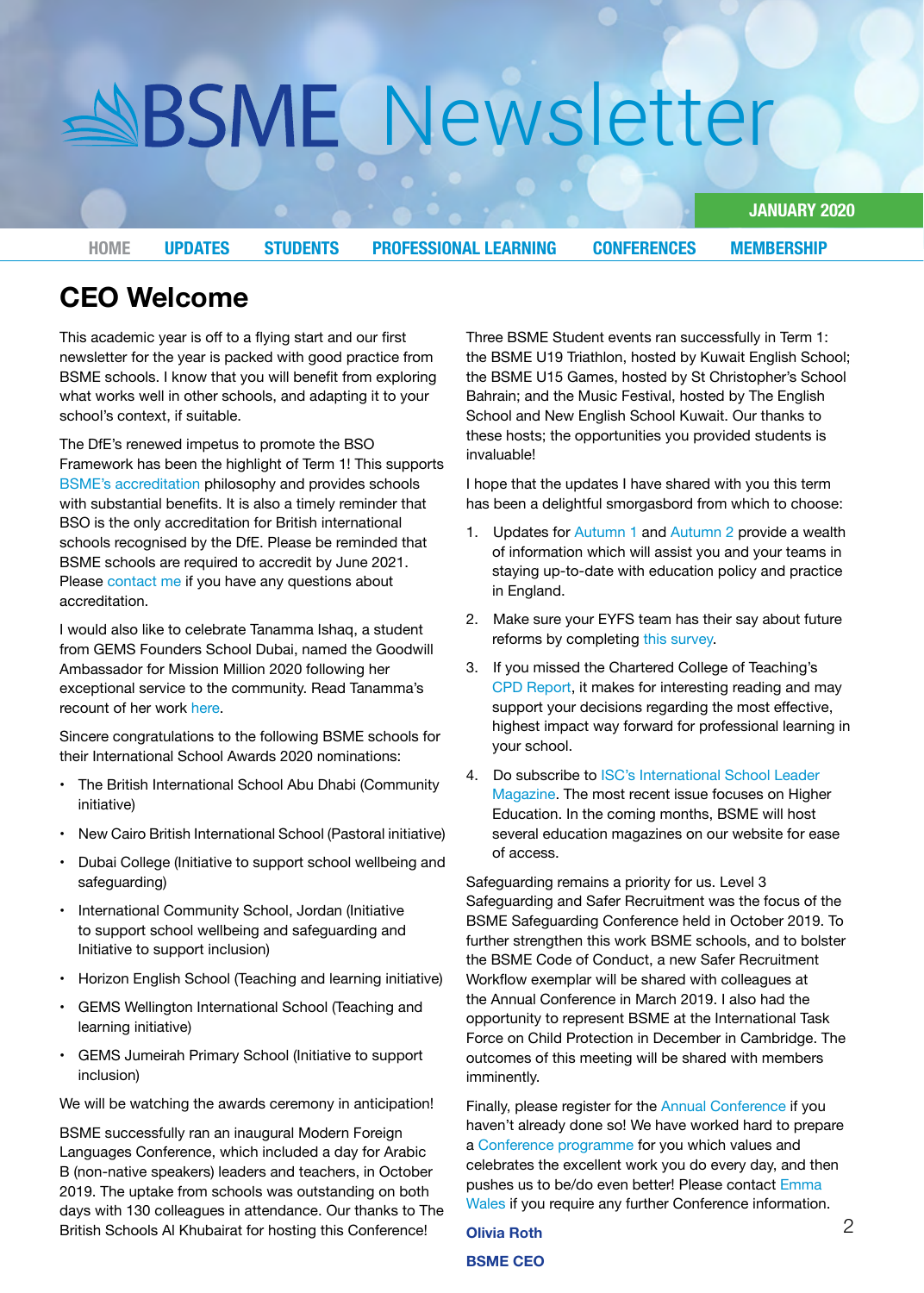<span id="page-2-0"></span>**[MEMBERSHIP](#page-7-0) [CONFERENCES](#page-6-0) [LEARNING PROFESSIONAL](#page-4-0) [STUDENTS](#page-3-0) UPDATES [HOME](#page-0-0)**

**Read more** 

Read more

**2020 JANUARY**

## **COUNTRY GROUPS BEST PRACTICE**

**BSME Heads Group Qatar Read more** 

**BSME Heads Group Kuwait Read more** 

**ESME Heads Group Eqypt Read more** 

## **SCHOOLS BEST PRACTICE**

#### **Celebrating our Successes**

**The British School Kuwait** Read more

## **CPD** Partnerships

**The British School Al Khubairat Read more** 

### **Data and Tracking**

**The English School Kuwait** Read more

## **CPD** in the City

**Sherborne School Read more** 

## **Exclusive Education Partnerships**

**Nord Anglia International School Dubai** Read more

## **The Tareg Rajah Docent Programme**

**New English School Kuwait** Read more

## **Celebrating Student Success**

**Unified Champion School Award** 

**GEMS Wellington Academy Silicon Oasis Read more** 

### **August Optimus SEND Inclusion Award**

**GEMS Founders School Dubai Read more** 

**BSME Heads Group Dubai** 

**BSME Heads Group Abu Dhabi** 

### **A Residency with ArtsEd**

**Dubai English Speaking College Read more** 

#### **Student and Staff Successes**

**Brighton College Abu Dhabi** Read more

### **Celebrating our Successes**

**Belvedere British School** Read more

## **Making Learning Visible to Students**

**Al Yasmina Academy** Read more

**Gulf English School Kuwait Read more**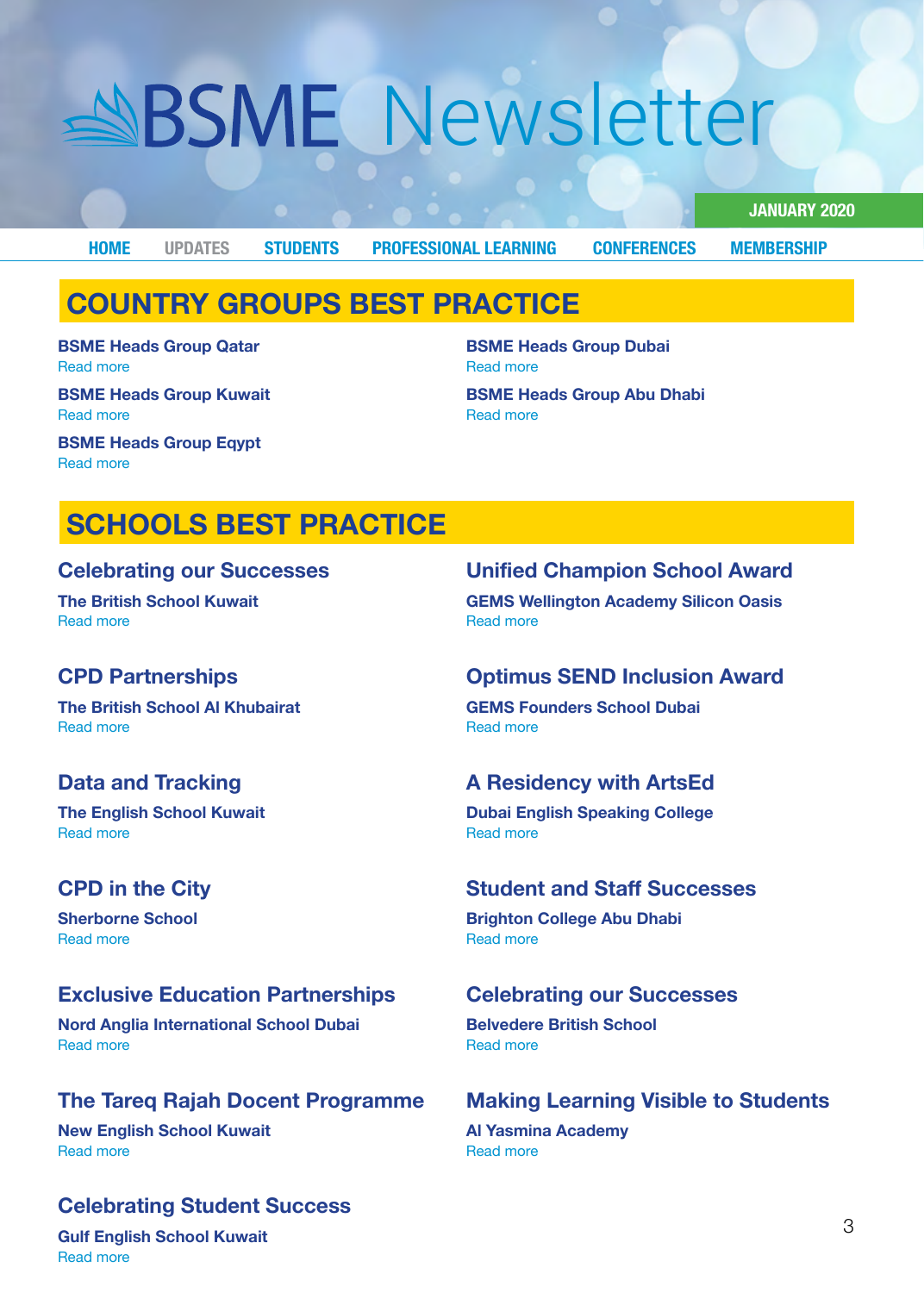<span id="page-3-0"></span>**[HOME](#page-0-0) [UPDATES](#page-2-0)** STUDENTS **PROFESSIONAL LEARNING CONFERENCES [MEMBERSHIP](#page-7-0)** 

**2020 JANUARY**

**Richardson Rachel Students Coordinator** 

"On behalf of the membership, we'd like to thank all our hosting schools, We truly appreciate the time and dedication in organising the events to provide our students with the platform to shine!"

For further information contact: students@bsme.org.uk

Dear Colleagues,

I am delighted to have this opportunity to summarise the first term of the BSME Student Events 2019-20. I have thoroughly enjoyed getting to know our new and existing members and it was great to have the opportunity to see some of the student events in action! Visit bsme org.uk for further information.

Term 1 started with the BSME U19 Triathlon which had several participants from our schools.

The BSME U15 Games, hosted by St Christopher's School Bahrain in November, saw 12 schools (over 250 students) participate in a highly competitive and enjoyable games.

Students from 26 schools worked hard on their Art and Photography pieces, which were submitted for the BSME SRS Art Competition at the end of the term. This competition saw a huge increase in participation numbers and we are all excited to see who will be announced as the winners in March.

The final event for term 1, BSME Music Festival, saw a vast array of performers from 9 schools who came together to share their love for Music, hosted by TES and NES, Kuwait. The festival concluded with a superb concert and the students went away having had a fantastic time and made plenty of new friends from schools all over the Gulf!

A big thank you to all the host schools for the events that have taken place so far and a HUGE well done to all the students who participated.

With the next term providing a large amount of the student events, it's going to be a busy but thrilling few weeks with 1000s of students gaining the chance to represent their schools and showcase their talents.

Visit our website bsme.org.uk for updated results of all student events. Keep updated via our social media channels and don't forget to tag us in your posts #BSMEStudentEvents

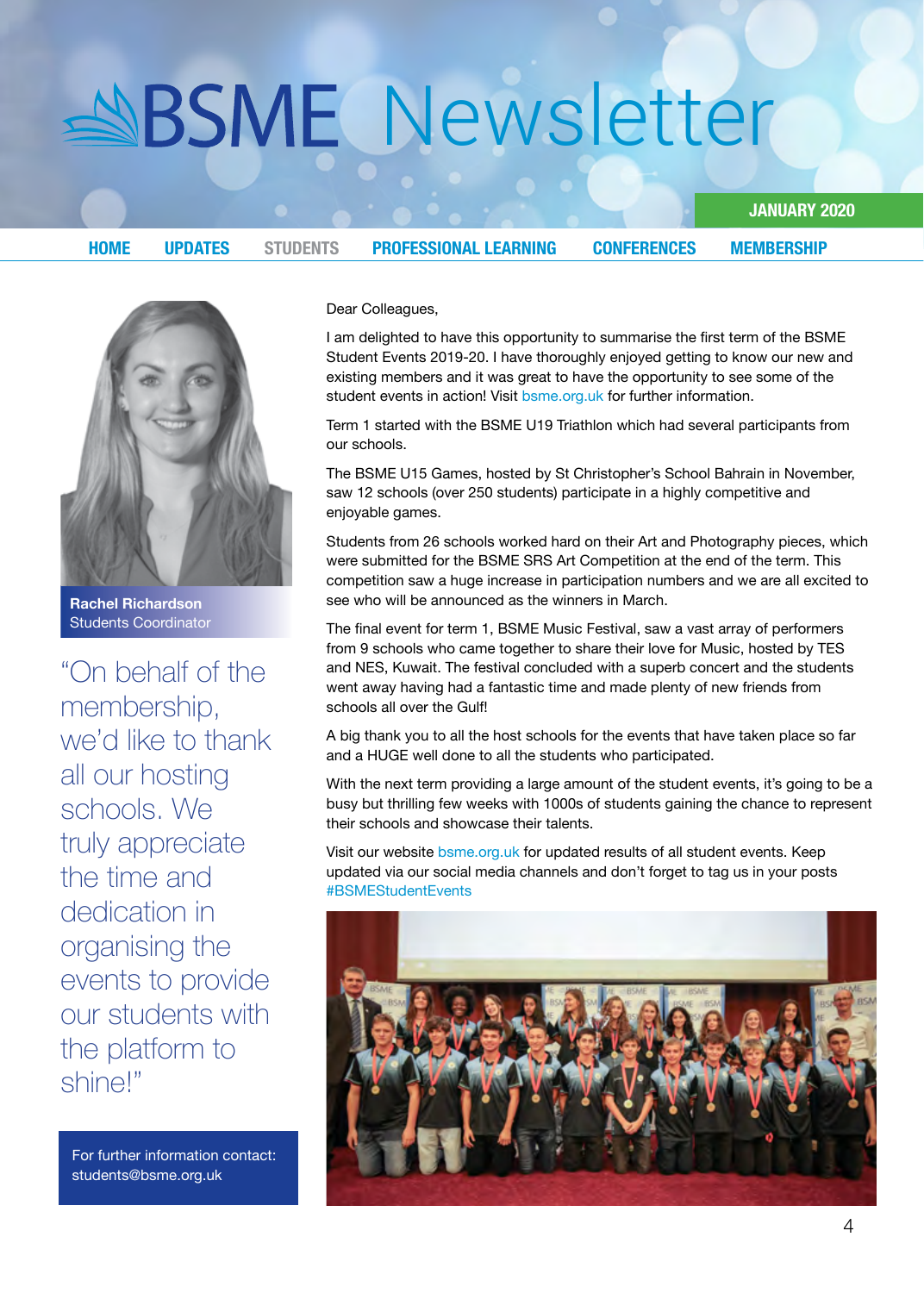**2020 JANUARY**

<span id="page-4-0"></span>**[HOME](#page-0-0) UPDATES [STUDENTS](#page-3-0)** PROFESSIONAL LEARNING **CONFERENCES [MEMBERSHIP](#page-7-0)** 



**Cheryl Stewart Professional Learning Coordinator** 

**MFL Conference 2019** 

*"It was a very day inspiring* and also a great  *opportunity* to meet other  *I .colleagues loads up picked of practical ideas* to cascade to my *feam. I fully* enjoyed the day."

## **2019 Conference MFL**

Professional Learning has started the year successfully with our inaugural Modern Foreign Languages Conference hosted by The British School Al Khubairat (BSAK). Over 130 delegates listened rapt to Alex Rawlings, polyglot, explaining how he became Britain's most multilingual student (2012) and how life changed for him once doing so. Joe Dale helped us wade through the plethora of language tutorial apps and the many ways to incorporate these into lessons. The second day of the conference focused on Arabic for non-native speakers with Taoufig Cherkoui discussing the importance of culture in learning languages. His life experiences both in and out of the UK helped illustrate how food, climate, clothing, and traditions are integral to language. We look forward to making this a biennial event and thank our host school BSAK for their hospitality.

## **Safeguarding and Safer Recruiting 2019 Conference**

The Safeguarding and Safer Recruitment conference helped develop senior leaders, school policy and recruitment techniques for a safer environment for our students. BSME is committed to helping our members attain and surpass the required safequarding and child protection training as defined both in the region and in the UK. Robin Watts of RAW Training Ltd is BSME's preferred trainer in this field and is fully accredited.

## **EYFS Conference 2020**

Looking forward, BSME is excited to welcome Alistair Bryce-Clegg, Elizabeth Jarman and Pete Moorhouse as keynotes at our EYFS Conference 2020. GEMS Founders School (Al Barsha) is generously hosting this event for the second year running. This conference has been extremely popular and is now fully booked. Contact learning@bsme.org.uk to add your interest to the wait list.

## **Leaders and Aspiring Leaders**

Training courses for our leaders and aspiring leaders have had full cohorts to date and we look forward to running more Penta International Inspection Accreditation courses throughout the year. Please refer to the [website](https://www.bsme.org.uk/professional-learning/courses) for .registration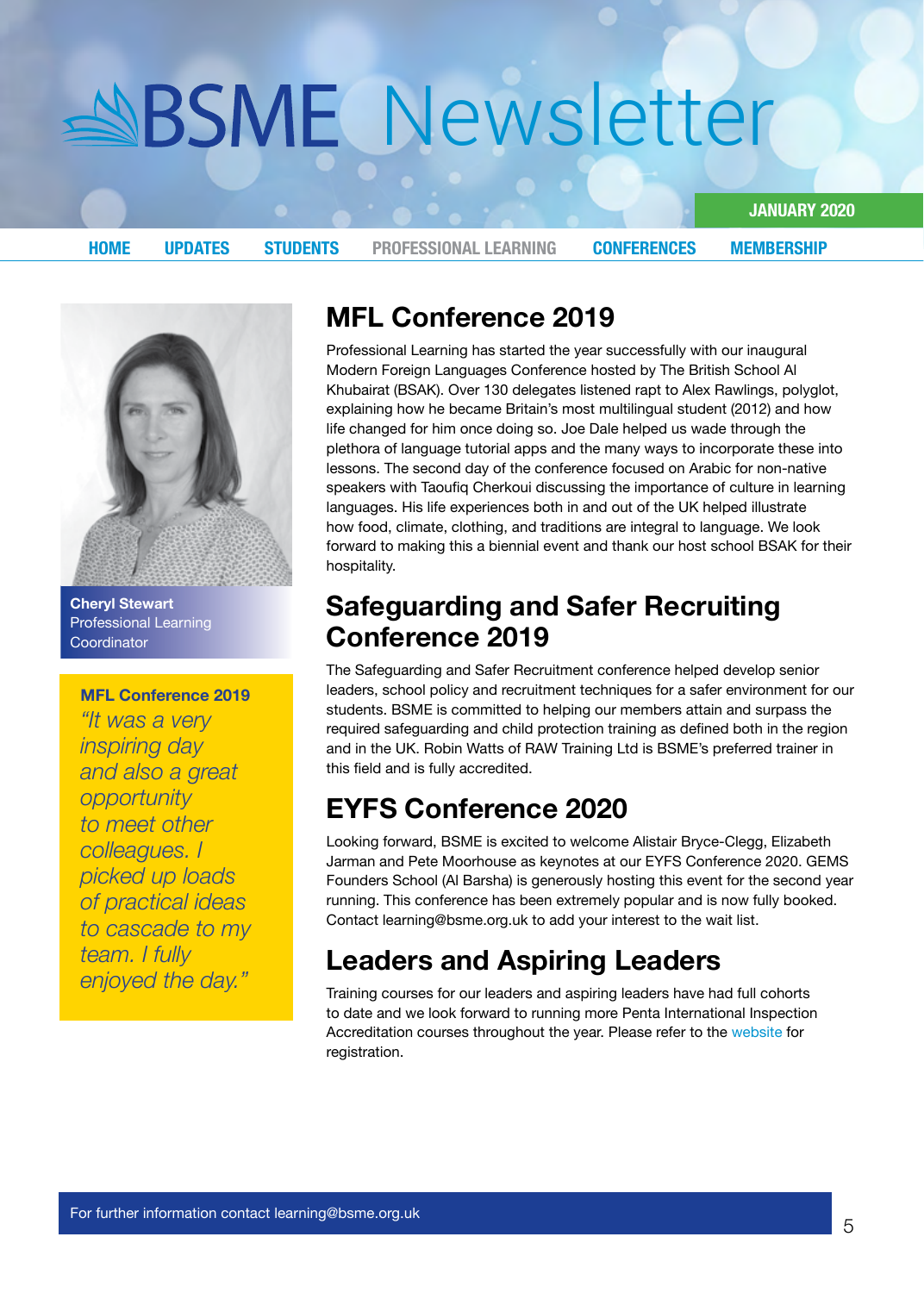**2020 JANUARY**

**[HOME](#page-0-0) UPDATES [STUDENTS](#page-3-0)** PROFESSIONAL LEARNING **CONFERENCES [MEMBERSHIP](#page-7-0)** 

**Safeguarding and Safer Recruiting Conference** 

*"The course leader's* subject knowledge was excellent."

*"The course* was extremely *informative* and  *There .beneficial* was a good mixture *<i>a* of presenter talk and  *between discussion ".scenarios / groups*

## **PE Conference 2020**

We would like to thank South View School, Dubai in advance for hosting the annual PE conference 05 - 06 June, 2020. The conference, delivered in partnership with International Coach Education, will offer workshops in Primary PE, Leadership, GCSE PE, Technology in PE, and GCSE Gymnastics. All trainers are experts in their field and we are excited to offer this specialist training for our members. Please see th[e](https://resources.finalsite.net/images/v1573111159/bsmeorguk/mehmpuqm9rdeb9h7tfrh/PEConference_2020_Overview_04Nov1.pdf) full programme here.

## **BSME Webinar Series**

The BSME Webinar series has grown in popularity and expanded in scope. Please see our [website](https://www.bsme.org.uk/professional-learning/webinars) for future webinars and past recordings.

## **Online Learning**

Due to the time and travel constraints of many of our members, BSME has collated discounts for online learning products as provided by our partners. Visit our [website](https://www.bsme.org.uk/professional-learning/online-learning) to book your training.

## **Brokering**

If you would any of our specialist trainers to come to your school for bespoke training feel free to contact learning@bsme.org.uk to explore how we might support vour school.

### **CPD** Offers



Book **two** delegates, get your **third FREE!** 

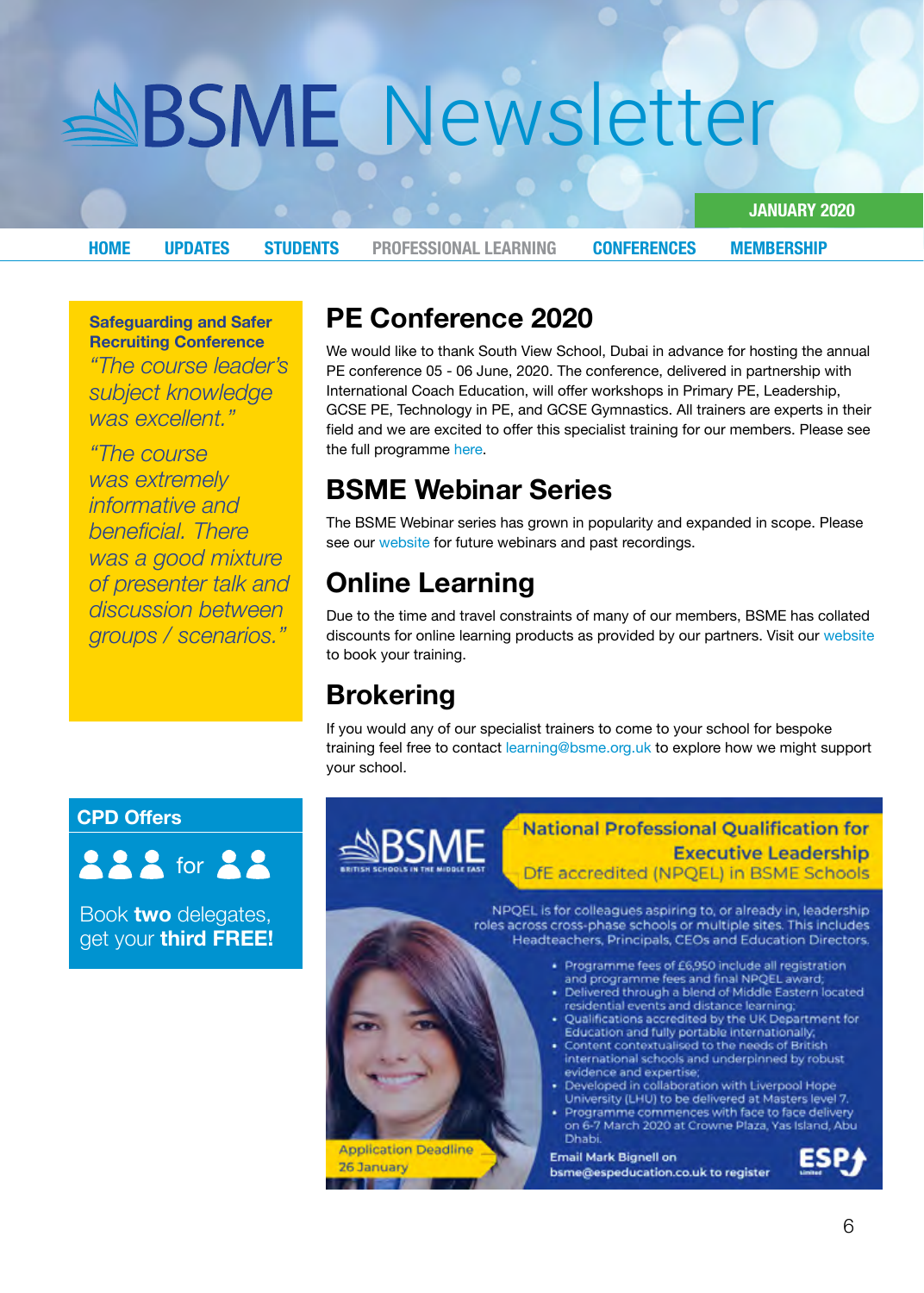**2020 JANUARY**

<span id="page-6-0"></span>**[HOME](#page-0-0) UPDATES [STUDENTS](#page-3-0) PROFESSIONAL LEARNING** CONFERENCES **[MEMBERSHIP](#page-7-0)** 

## **OTHER CONFERENCE UPDATES**

#### **Independent Association of Prep Schools (IAPS) Conference 2019**

world's leading prep schools in membership. Close to 50 of these schools are international prep schools with 16 from our own region known as IAPS District Middle East. Schools must reach a very high overall standard to be eligible for membership, with strict criteria on teaching a broad curriculum, maintaining excellent standards of pastoral care and keeping staff members' professional development training up to date. Read more

#### **2019 Conference HMC**

IAPS is a UK-based schools association with 700 of the Conference (HMC) was held at the Intercontinental O2, The annual Headmasters and Headmistresses London from Monday 30th September to Thursday 3rd October 2019. It was a special conference as it also marked the 150th year of HMC. Read more

#### **2019 Conference AoBSO**

The 2019 AoBSO Conference was held in London 20-23 November, at the Richmond Hill Hotel and attended by over 60 delegates from over 50 AoBSO member and prospective member schools. **Read more** 

**SRSMF 38th ANNUAL CONFERENCE SEE YOU THERE!** 0120VISION 03 - 05 March 2020 Being your<br>chool's catalyst<br>for excellence **Crowne Plaza Yas Island** and Yas Marina Circuit **Abu Dhabi** #BSME20

If you have any further questions or queries, please don't hesitate to get in touch by email at **business@bsme.org.uk**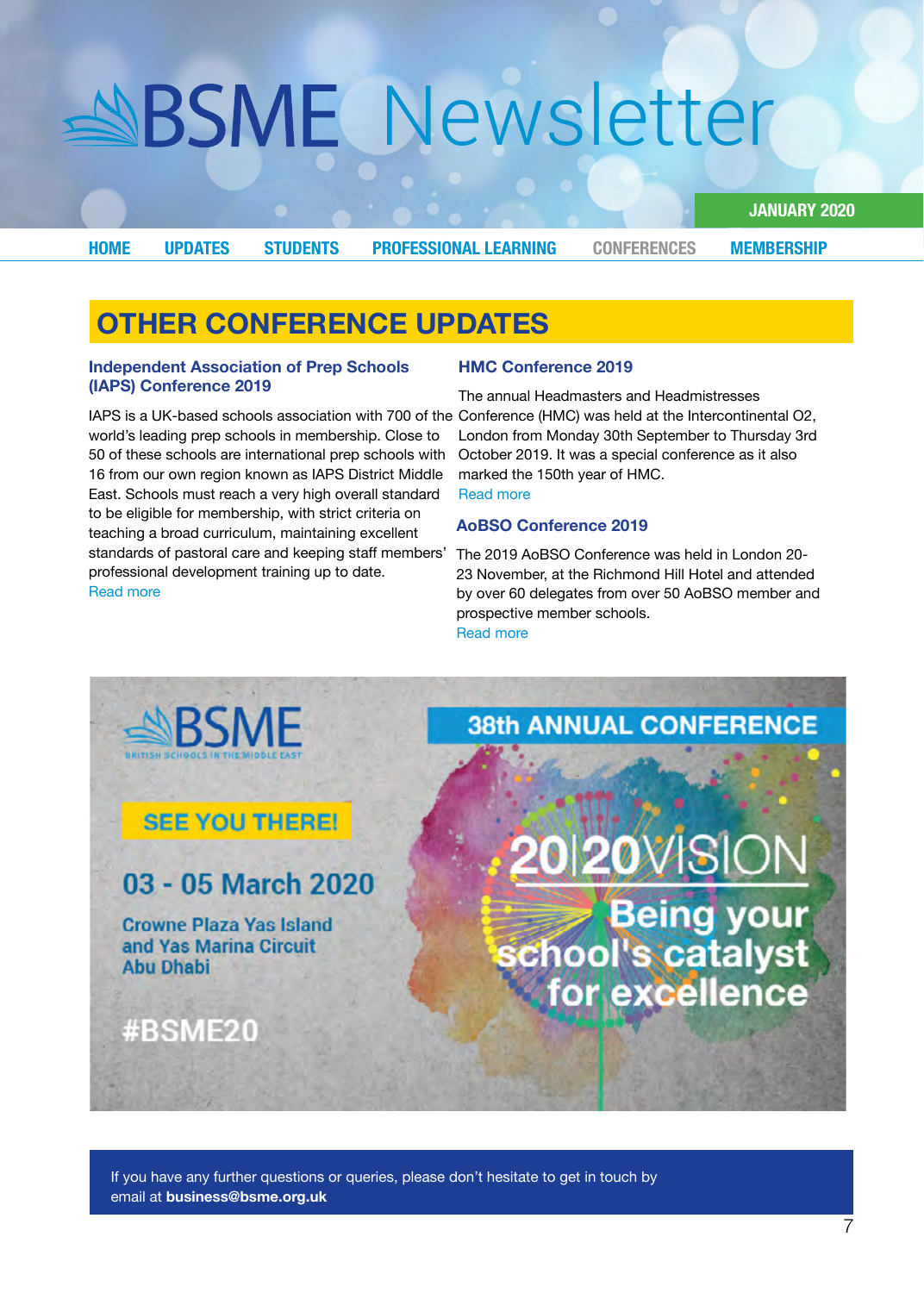#### **2020 JANUARY**

<span id="page-7-0"></span>**[HOME](#page-0-0)** UPDATES STUDENTS PROFESSIONAL\_LEARNING [CONFERENCES](#page-6-0) MEMBERSHIP



**Kirkley Lisa** BSME Membership **Coordinator** 

#### Dear Members

Thank you for renewing your membership for 2019-20; BSME values your ongoing support.

We have had many new Partners and Schools join us this year and it gives me great pleasure to welcome them. More information can be found in the following pages.

I hope you are enjoying the new look BSME website. You can login to your member portal to register for the Annual Conference 2020 and access all important conference information. Your username has been updated to your Partner lead email address; if you would like a reminder of what this is, just give me a shout.

We have some great contributions from Partners in this edition - thank you! Century Tech inform how BSME schools are using AI, BlueSky Education lift the lid on lesson observations and ISC Research feedback the results of their study 'Cultivating Diverse Leaders in International Schools' (in partnership with George Mason University and Diversity Collaborative). We always welcome informative contributions so do get in touch if you have anything you would like to share.

On a final note we still have a few excellent sponsorship packages available for the Annual Conference. If you are interested, please register your interest here or contact [Laura](mailto:administrator%40bsme.org.uk?subject=) for more info.

Wishing you all a very happy new year and I looking forward to seeing you in March 2020.



### **New Partners** Click here to find out more.



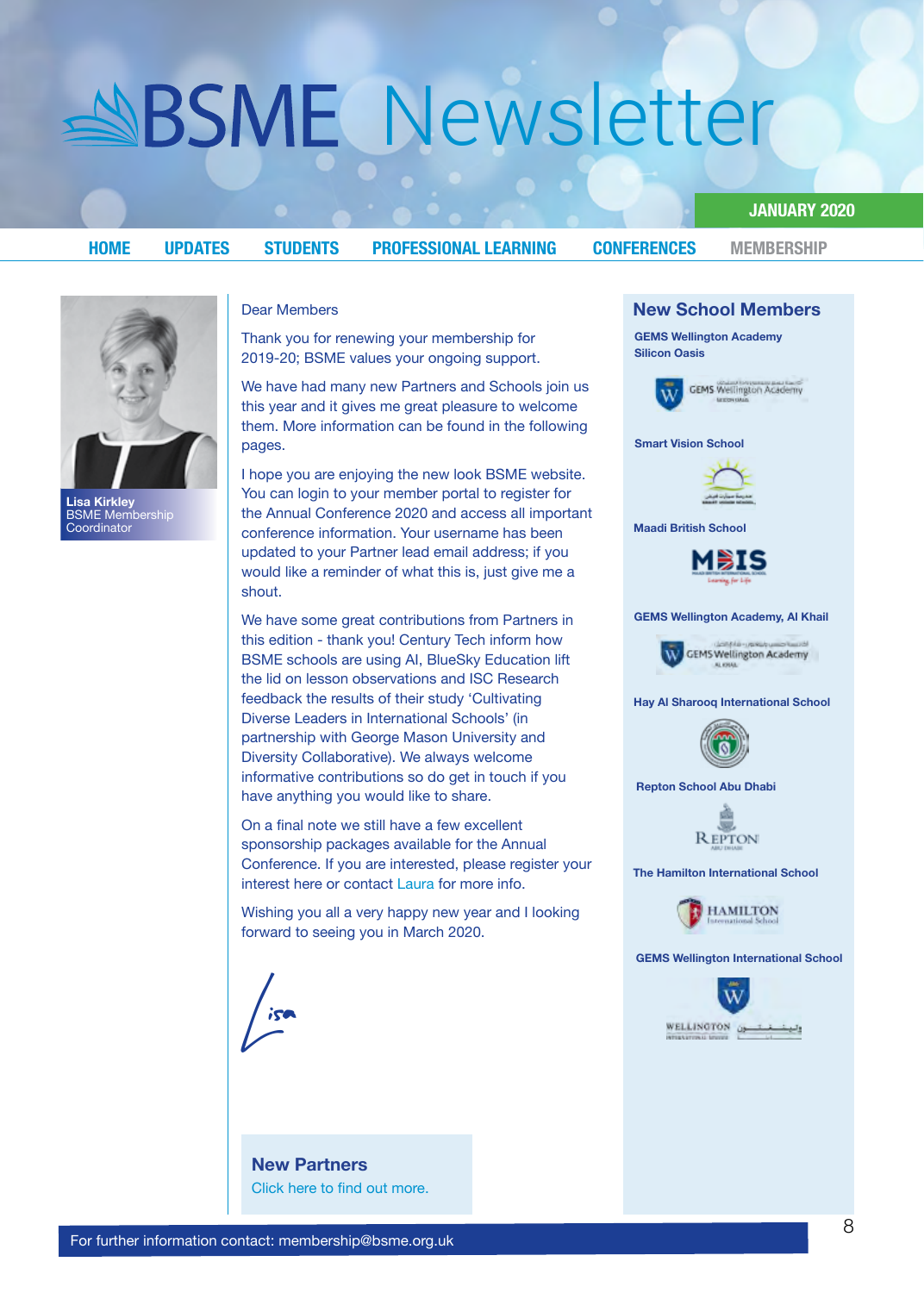<span id="page-8-0"></span>**[HOME](#page-0-0)** UPDATES STUDENTS PROFESSIONAL\_LEARNING CONFERENCES [MEMBERSHIP](#page-7-0)

**New Partners** 

**2020 JANUARY**

## **Insights from our Members**

#### **How are BSME schools harnessing artificial intelligence?**

Click here to find out more.

**Challenging perceptions of the lesson observation**, a beginning. Click here to find out more

**CES Holdings is delighted to announce** that it has secured a multimillion-pound **deal with HSBC UK** 

Click here to find out more.

**Cultivating Diverse Leaders in International Schools** 

Click here to find out more.

**Governance in International Schools** 

Click here to find out more

**International school governance and leadership diversity - New free specialist reports from ISC Research** 

Click here to find out more.

**New Cloud Finance & HR solution responds to market sector challenges -WCBS** has announced the latest addition to their product suite.

Click here to find out more.